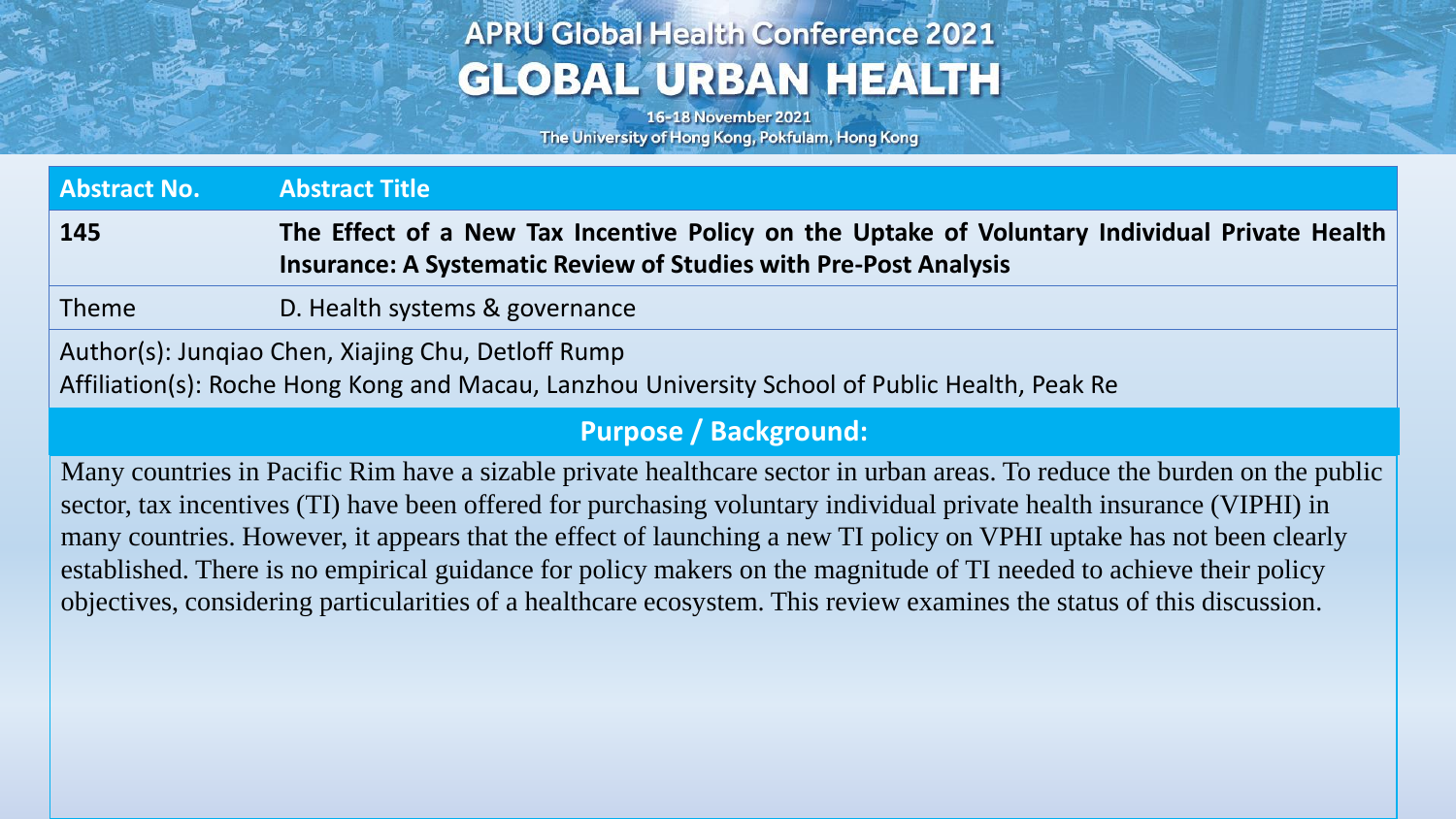# **APRU Global Health Conference 2021 GLOBAL URBAN HEALTH**

16-18 November 2021 The University of Hong Kong, Pokfulam, Hong Kong

| <b>Abstract No.</b>                                                                                                                                                                                                                                                                                                                                                                                                                                                                                                                                                                                                  | <b>Abstract Title</b>                                                                                                                                                    |
|----------------------------------------------------------------------------------------------------------------------------------------------------------------------------------------------------------------------------------------------------------------------------------------------------------------------------------------------------------------------------------------------------------------------------------------------------------------------------------------------------------------------------------------------------------------------------------------------------------------------|--------------------------------------------------------------------------------------------------------------------------------------------------------------------------|
| 145                                                                                                                                                                                                                                                                                                                                                                                                                                                                                                                                                                                                                  | The Effect of a New Tax Incentive Policy on the Uptake of Voluntary Individual Private Health<br><b>Insurance: A Systematic Review of Studies with Pre-Post Analysis</b> |
|                                                                                                                                                                                                                                                                                                                                                                                                                                                                                                                                                                                                                      | <b>Methods:</b>                                                                                                                                                          |
| PubMed, CNKI (China), CiNii (Japan), KISS (Korea) and Latin American Repository Network were searched for studies<br>about the effect of a new TI policy on its target population's uptake of VIPHI. We included studies using pre-post<br>analyses with proper control groups. We extracted these explanatory variables from included studies if available:<br>demographics, eligibility for public insurance or universal healthcare, types of TI-eligible plans, public sector's market<br>share, and TI as a percentage of average income, income tax and insurance premium. Response variables are the absolute |                                                                                                                                                                          |
| and relative increases in VIPHI uptake. Regression analysis was planed if sufficient studies were retrieved.                                                                                                                                                                                                                                                                                                                                                                                                                                                                                                         |                                                                                                                                                                          |